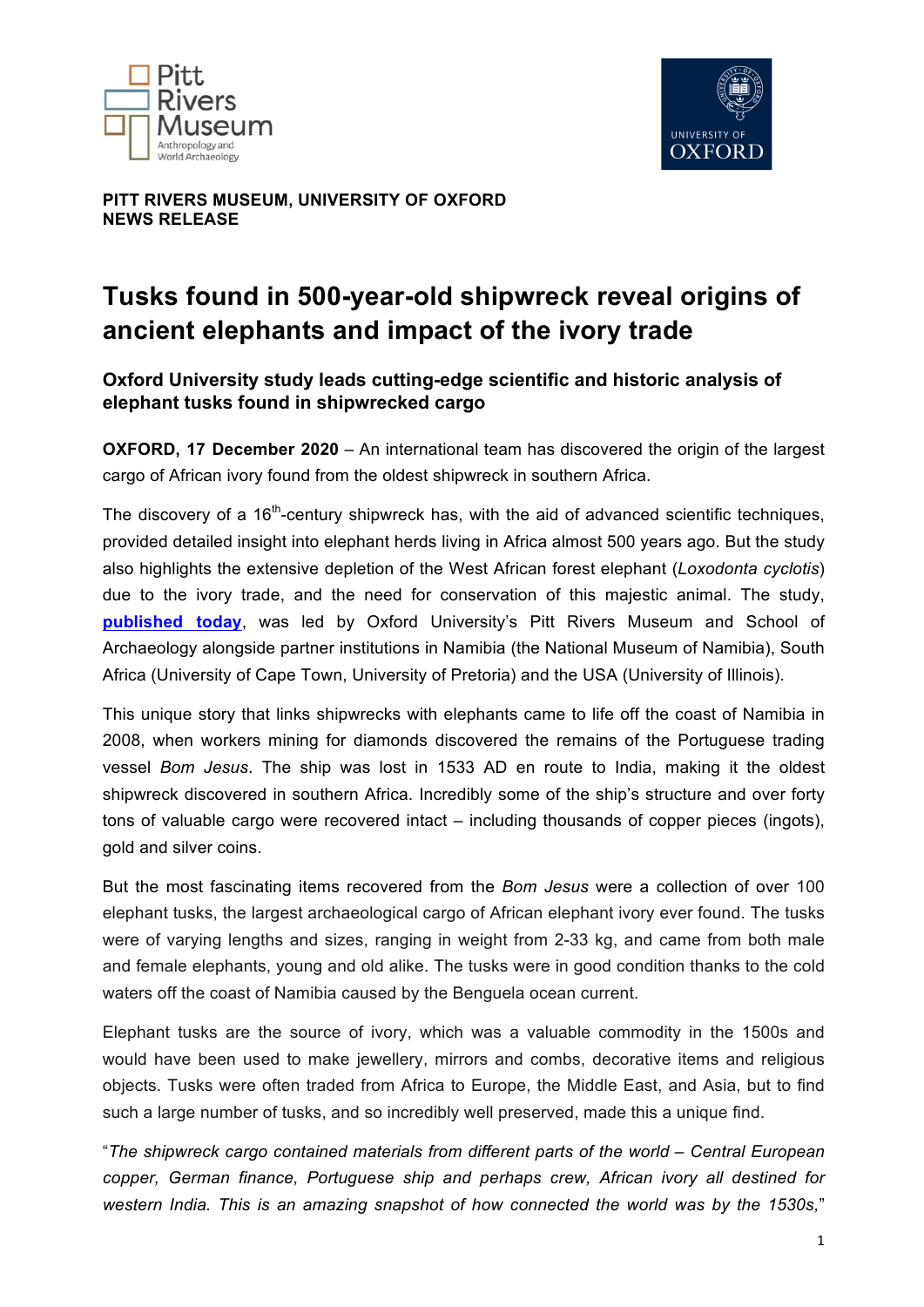said Professor Shadreck Chirikure, School of Archaeology at Oxford University who led the study at Oxford University alongside Dr Ashley Coutu, Research Fellow at Pitt Rivers Museum.

A team of experts – scientists, archaeologists and curators – came together to study the tusks and learn more about the elephants who bore them, before they were killed for their ivory. This is the first study to combine genetic, archaeological and historical methods, providing much greater detail than ever before about the origin, ecological, and genetic histories of an archaeological ivory cargo.

Scientists extracted ancient DNA – the chemical in the cell of every living thing that contains its genetic code – from the ivory to trace the source region and family history of the elephants. Ancient DNA analysis of 44 tusks determined that the elephants were *Loxodonta cyclotis*, or African forest elephants, rather than *Loxodonta africana*, savannah or grassland elephants. Further DNA sequencing traced the elephants to West Africa, which was surprising as it was expected the elephants would be from different locations across both Central and West Africa where trading networks to move ivory over long distances had been established thousands of years before the sailing of the Bom Jesus.

Another surprise was that the elephants did not live in deep forests as most forest elephants do today. Dr Coutu studied the chemical elements in the tusks (stable isotopes of carbon and nitrogen - isotopes are also used to determine the age of fossils through radiocarbon dating) to reveal that these elephants actually lived in scrubby woodland savannahs, not the deep tropical forests along the West African coast where almost all forest elephants live. "This information gave us a picture of the ecology of the West African forest elephant in its historic landscape. Knowing more about historic environments in which forest elephants thrived will benefit wildlife conservation today," said Dr Ashley Coutu.

But the research also reveals a loss of West African forest elephant herds in the last 400 years. The team found that the cargo came from 17 different herds with a distinct family lineage. Of those 17, only 4 of those same lineages still exist and are known from modern West African elephant populations. This means that the other lineages have been lost, primarily due to the hunting of elephants for ivory that took place in the centuries that followed.

"*The other lineages disappeared because West Africa has lost more than 95% of its elephants in subsequent centuries due to hunting and habitat destruction*," said Alfred Roca Professor of Animal Sciences from the University of Illinois who worked together with Oxford University on the project. The genetic information recovered from these lost herds adds a huge amount to the relatively limited amount of data available for scientists to study the remaining forest elephants across the African continent.

The ivory trade, which continued up until the  $20<sup>th</sup>$  century, devastated Africa's elephant population. Estimates suggest the population reduced from 26 million elephants in 1800 to fewer than one million today. A worldwide ban on ivory sales was instituted in 1989, which reversed the downward trend in the population. Despite the ban, the ivory trade continues illegally, and an estimated 20,000 elephants are killed in Africa annually.

This research study was led by Pitt Rivers Museum at Oxford University, one of the leading and best-known museums of anthropology, ethnography and archaeology in the world. It holds over